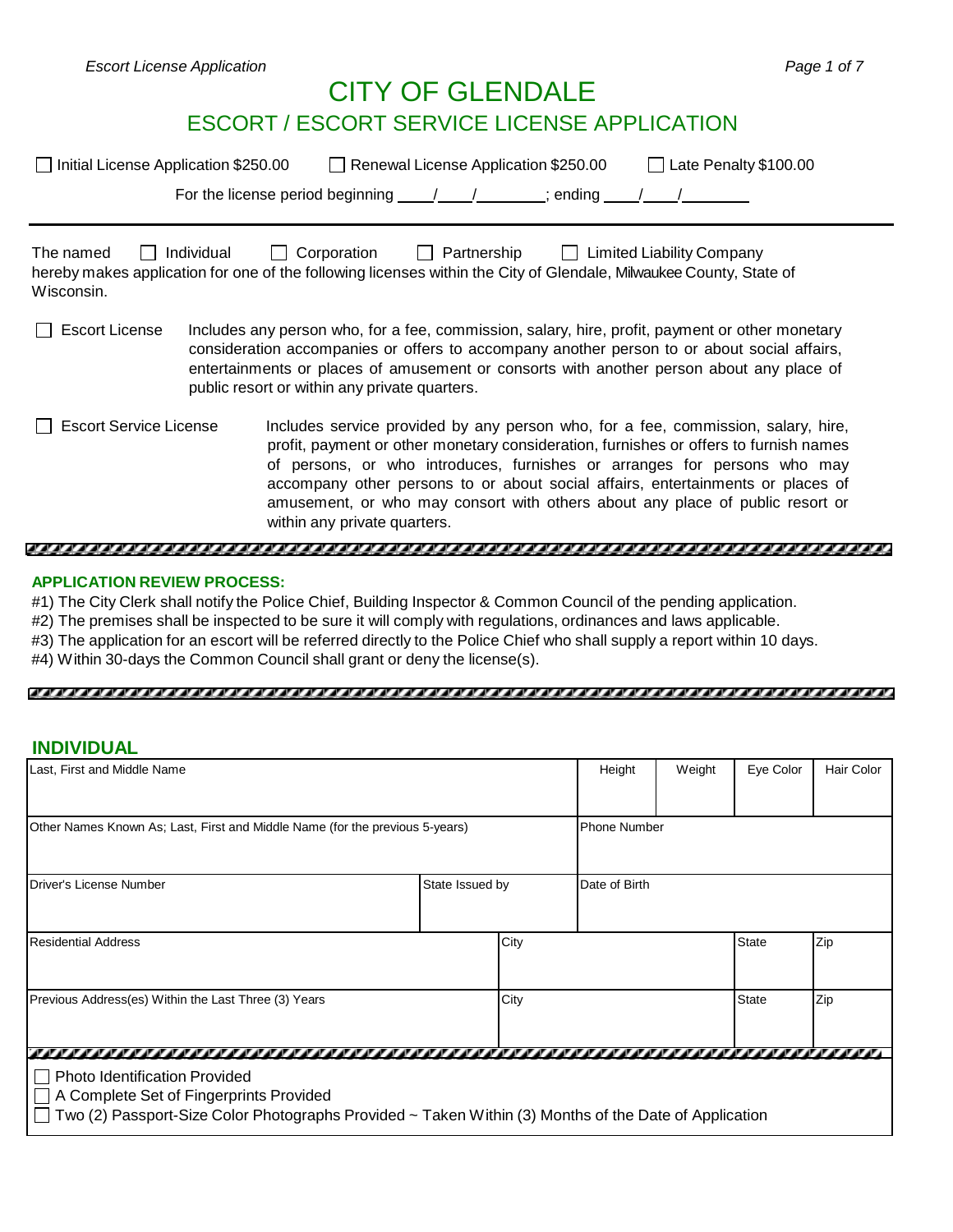## **EMPLOYMENT HISTORY FOR THE LAST THREE (3) YEARS ~** Use additional sheets, if necessary.

| Name of Current Employer / Escort Service |                   | $\sim$ $\sim$ 030 additional streets, if necessary. | Dates of Employment |              |     |
|-------------------------------------------|-------------------|-----------------------------------------------------|---------------------|--------------|-----|
|                                           |                   |                                                     | From                | To           |     |
| Address                                   |                   | City                                                |                     | <b>State</b> | Zip |
|                                           |                   |                                                     |                     |              |     |
| <b>Phone Number</b>                       | Fax Number        | Supervisor                                          |                     |              |     |
|                                           | ,,,,,,,,,,,       | .                                                   |                     |              |     |
| Name of Employer                          |                   |                                                     | Dates of Employment |              |     |
|                                           |                   |                                                     | From                | To           |     |
| Address                                   |                   | City                                                |                     | <b>State</b> | Zip |
|                                           |                   |                                                     |                     |              |     |
| <b>Phone Number</b>                       | <b>Fax Number</b> | Supervisor                                          |                     |              |     |
|                                           |                   |                                                     |                     |              |     |
| Name of Employer                          |                   |                                                     | Dates of Employment |              |     |
|                                           |                   |                                                     | From                | To           |     |
| Address                                   |                   | City                                                |                     | <b>State</b> | Zip |
| <b>Phone Number</b>                       | Fax Number        | Supervisor                                          |                     |              |     |
|                                           |                   |                                                     |                     |              |     |

## **CORPORATION**

|                                          | Name of Corporation exactly as set forth in its articles of incorporation |                         |              |     |  |  |  |
|------------------------------------------|---------------------------------------------------------------------------|-------------------------|--------------|-----|--|--|--|
| Date of Incorporation:                   |                                                                           | State of Incorporation: |              |     |  |  |  |
| Physical Address of Business:            |                                                                           | City                    | <b>State</b> | Zip |  |  |  |
| <b>Phone Number</b>                      | Fax Number                                                                | <b>Website Address</b>  |              |     |  |  |  |
| Mailing Address if Different from Above: |                                                                           | City                    | <b>State</b> | Zip |  |  |  |
|                                          |                                                                           |                         |              |     |  |  |  |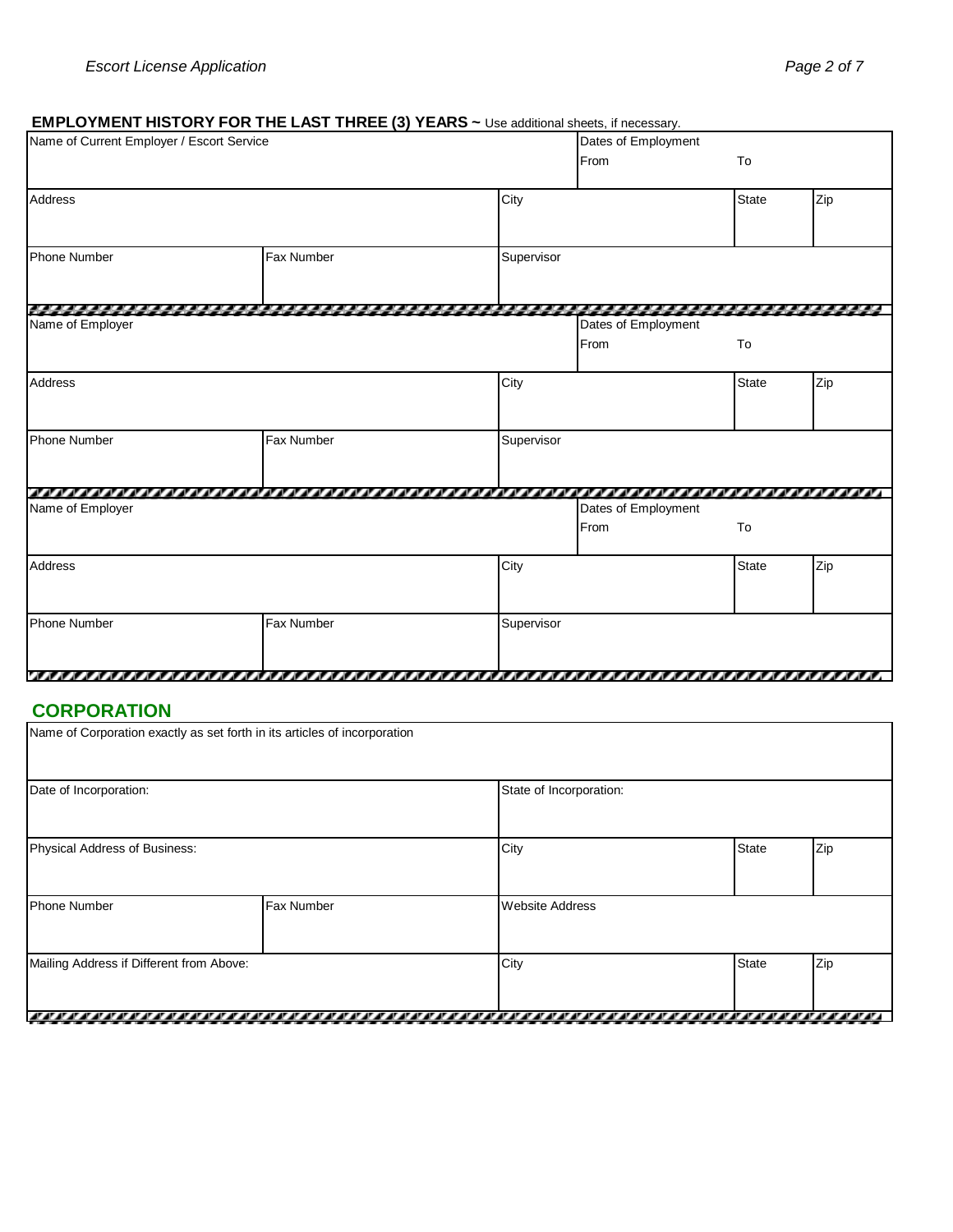#### List each of its officers, directors and / or stockholders holding five percent (5%) or more of the stock or **beneficial ownership of the corporation:**

| Last, First and Middle Name                          | Title           |                             |               |              |     |
|------------------------------------------------------|-----------------|-----------------------------|---------------|--------------|-----|
| Driver's License Number                              | State Issued by |                             | Date of Birth |              |     |
| <b>Residential Address</b>                           | City            |                             |               | <b>State</b> | Zip |
| Previous Address(es) Within the Last Three (3) Years |                 | City                        |               | <b>State</b> | Zip |
| Last, First and Middle Name                          |                 | Title                       |               |              |     |
| Driver's License Number                              | State Issued by |                             | Date of Birth |              |     |
| <b>Residential Address</b>                           |                 | City                        |               | <b>State</b> | Zip |
| Previous Address(es) Within the Last Three (3) Years |                 | City<br><b>State</b><br>Zip |               |              |     |
| Last, First and Middle Name                          |                 | Title                       |               |              |     |
| Driver's License Number                              | State Issued by |                             | Date of Birth |              |     |
| <b>Residential Address</b>                           |                 |                             |               | <b>State</b> | Zip |
| Previous Address(es) Within the Last Three (3) Years |                 | City                        |               | <b>State</b> | Zip |
| Last, First and Middle Name                          |                 | Title                       |               |              |     |
| Driver's License Number                              | State Issued by |                             | Date of Birth |              |     |
| <b>Residential Address</b>                           |                 | City                        |               | State        | Zip |
| Previous Address(es) Within the Last Three (3) Years |                 | City                        |               | <b>State</b> | Zip |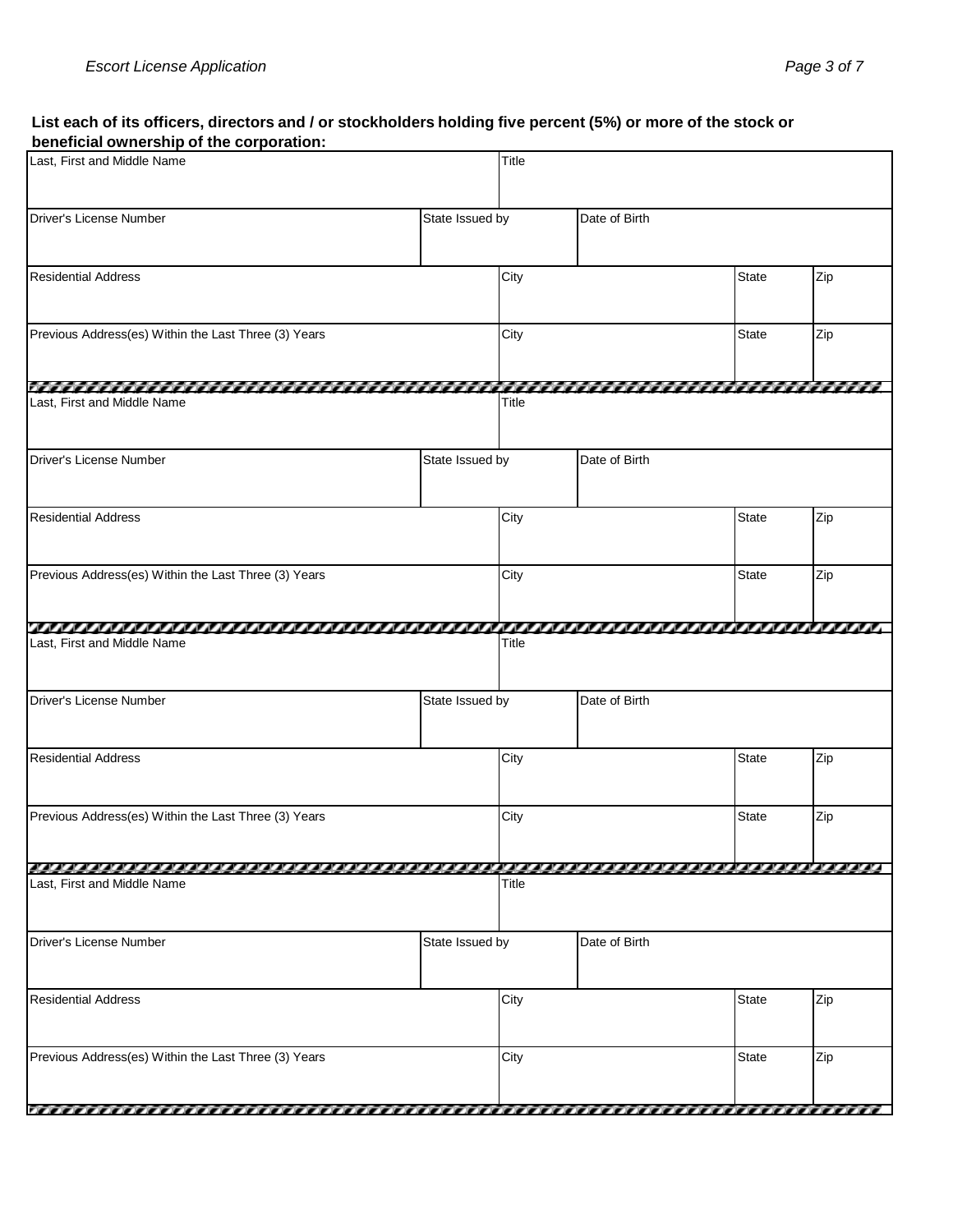# **PARTNERSHIP / LIMITED LIABILITY COMPANY**

| Name of the Partnership or Limited Liability Company |  |                        |              |     |
|------------------------------------------------------|--|------------------------|--------------|-----|
| Physical Address of Business:                        |  | City                   | <b>State</b> | Zip |
| Mailing Address if Different from Above:             |  | City                   | <b>State</b> | Zip |
| <b>Fax Number</b><br><b>Phone Number</b>             |  | <b>Website Address</b> |              |     |

### **List each of the partners**

| Last, First and Middle Name                          | <b>Phone Number</b> |                     |               |                                                      |     |
|------------------------------------------------------|---------------------|---------------------|---------------|------------------------------------------------------|-----|
| Driver's License Number                              | State Issued by     |                     | Date of Birth |                                                      |     |
| <b>Residential Address</b>                           | City                |                     |               | <b>State</b>                                         | Zip |
| Previous Address(es) Within the Last Three (3) Years | City                |                     |               | <b>State</b>                                         | Zip |
| Last, First and Middle Name                          |                     | <b>Phone Number</b> |               |                                                      |     |
| Driver's License Number                              | State Issued by     |                     | Date of Birth |                                                      |     |
| <b>Residential Address</b>                           |                     | City                |               | <b>State</b>                                         | Zip |
| Previous Address(es) Within the Last Three (3) Years |                     | City                |               | <b>State</b>                                         | Zip |
| Last, First and Middle Name                          |                     | <b>Phone Number</b> |               |                                                      |     |
| Driver's License Number                              | State Issued by     |                     | Date of Birth |                                                      |     |
| <b>Residential Address</b>                           |                     |                     |               | <b>State</b>                                         | Zip |
| Previous Address(es) Within the Last Three (3) Years |                     | City                |               | <b>State</b><br>والماليات المالية والماليات الماليات | Zip |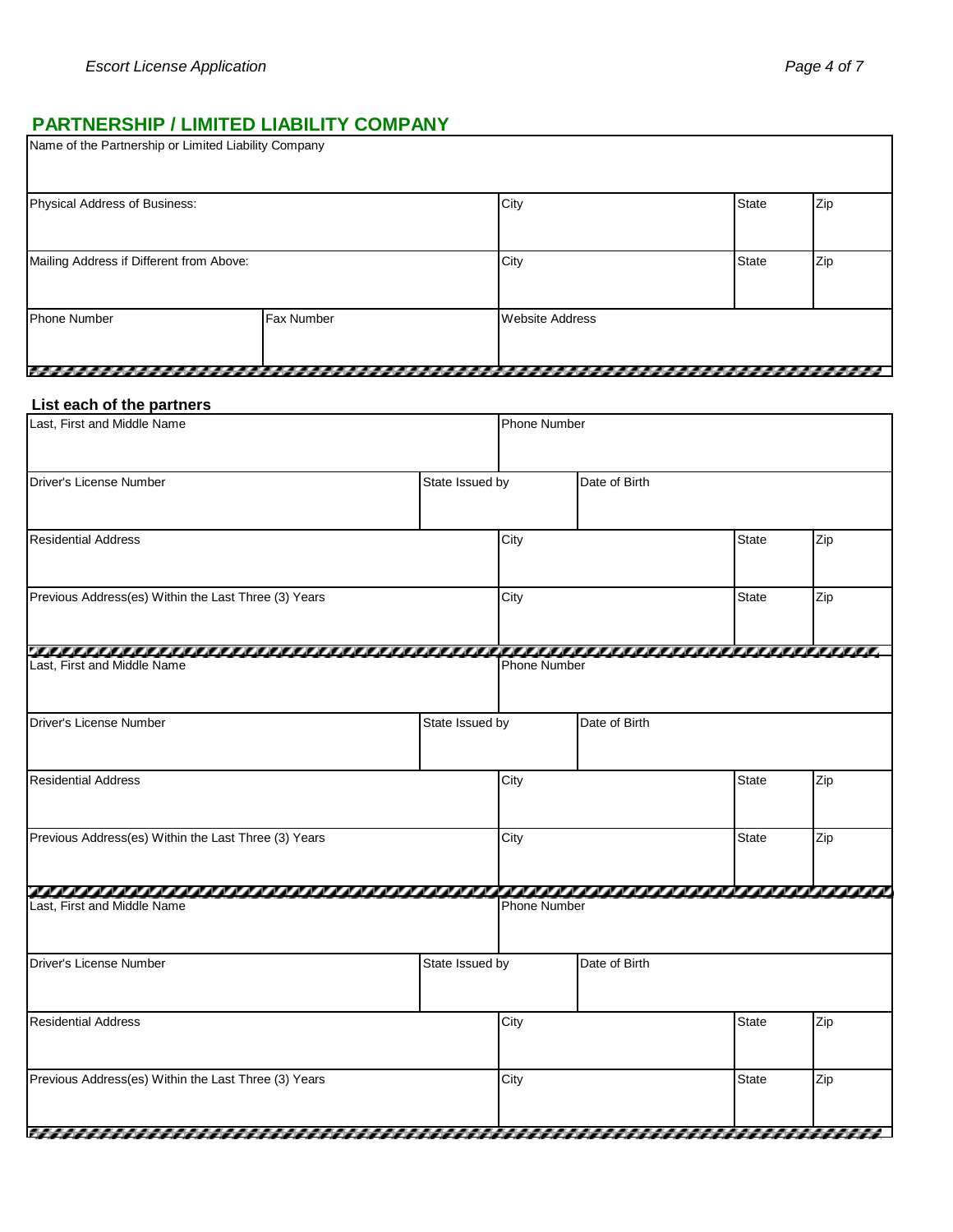$\overline{\phantom{a}}$ 

## **AGENT**

| Last, First and Middle Name                          |                 | <b>Phone Number</b> |               |              |     |
|------------------------------------------------------|-----------------|---------------------|---------------|--------------|-----|
| Driver's License Number                              | State Issued by |                     | Date of Birth |              |     |
| <b>Residential Address</b>                           |                 | City                |               | <b>State</b> | Zip |
| Previous Address(es) Within the Last Three (3) Years |                 | City                |               | <b>State</b> | Zip |

# 

#### **LIST ANY MUNICIPAL, STATE AND FEDERAL CONVICTIONS** within the last five (5) years.

| Charge           |                    |               | Municipality | Date |
|------------------|--------------------|---------------|--------------|------|
|                  |                    |               |              |      |
|                  | $\Box$ Misdemeanor | $\Box$ Felony |              |      |
| Penalty          |                    |               |              |      |
|                  |                    |               |              |      |
|                  |                    |               |              |      |
| <b>Issued</b> to |                    |               |              |      |
|                  |                    |               |              |      |
| Charge           |                    |               | Municipality | Date |
|                  |                    |               |              |      |
|                  | $\Box$ Misdemeanor | $\Box$ Felony |              |      |
| Penalty          |                    |               |              |      |
|                  |                    |               |              |      |
|                  |                    |               |              |      |
|                  |                    |               |              |      |
| <b>Issued</b> to |                    |               |              |      |
|                  |                    |               |              |      |
|                  |                    |               |              |      |
| Charge           |                    |               | Municipality | Date |
|                  | $\Box$ Misdemeanor | $\Box$ Felony |              |      |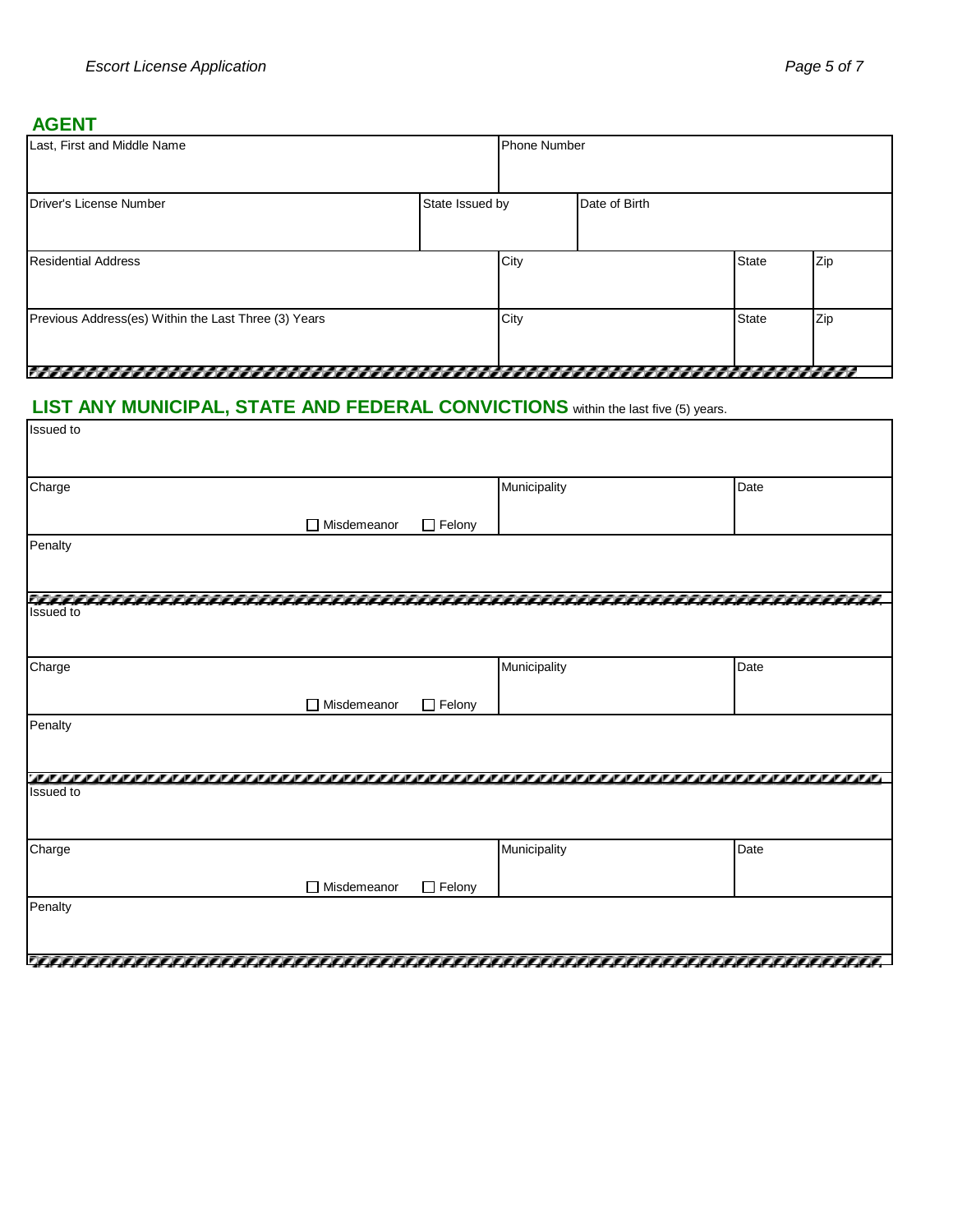## **LIST ANY PENDING CHARGES**

| Citation Issued to                                                 |             |               |              |              |     |
|--------------------------------------------------------------------|-------------|---------------|--------------|--------------|-----|
| Pending Charge                                                     |             |               | Municipality | Date         |     |
|                                                                    | Misdemeanor | $\Box$ Felony |              |              |     |
|                                                                    |             |               |              |              |     |
| Citation Issued to                                                 |             |               |              |              |     |
| Pending Charge                                                     |             |               | Municipality | Date         |     |
|                                                                    | Misdemeanor | $\Box$ Felony |              |              |     |
| ,,,,,                                                              |             | ,,,,,,,       |              |              |     |
| DESCRIPTION OF THE NATURE AND SCOPE OF PROPOSED BUSINESS OPERATION |             |               |              |              |     |
| <b>Briefly explain</b>                                             |             |               |              |              |     |
|                                                                    |             |               |              |              |     |
|                                                                    |             |               |              |              |     |
|                                                                    |             |               |              |              |     |
|                                                                    |             |               |              |              |     |
|                                                                    |             |               |              |              |     |
|                                                                    |             |               |              |              |     |
|                                                                    |             |               |              |              |     |
|                                                                    |             |               |              |              |     |
|                                                                    |             |               |              |              |     |
|                                                                    |             |               |              |              |     |
|                                                                    |             |               |              |              |     |
| Proposed Physical Place of Business (Including Suite #)            |             |               | City         | <b>State</b> | Zip |
|                                                                    |             |               |              |              |     |
|                                                                    |             |               |              |              |     |
| Mailing Address if Different                                       |             |               | City         | <b>State</b> | Zip |
|                                                                    |             |               |              |              |     |
|                                                                    |             |               |              |              |     |
|                                                                    |             |               | Phone Number |              |     |
| Person Having Custody of Business Records                          |             |               |              |              |     |
|                                                                    |             |               |              |              |     |
|                                                                    |             |               |              |              |     |

#### 

### **LIST ALL PREVIOUS PERMITS OR LICENSES HELD FOR ESCORT / ESCORT SERVICES**

| License Number | Dates Held | City | $\Box$ Currently Held<br><b>State</b> |
|----------------|------------|------|---------------------------------------|
|                |            |      | $\Box$ Expired                        |
|                |            |      | □ Revoked / Suspended                 |
| License Number | Dates Held | City | □ Currently Held<br>State             |
|                |            |      | $\Box$ Expired                        |
|                |            |      | Revoked / Suspended                   |
| License Number | Dates Held | City | $\Box$ Currently Held<br><b>State</b> |
|                |            |      | $\Box$ Expired                        |
|                |            |      | Revoked / Suspended                   |
|                |            |      |                                       |